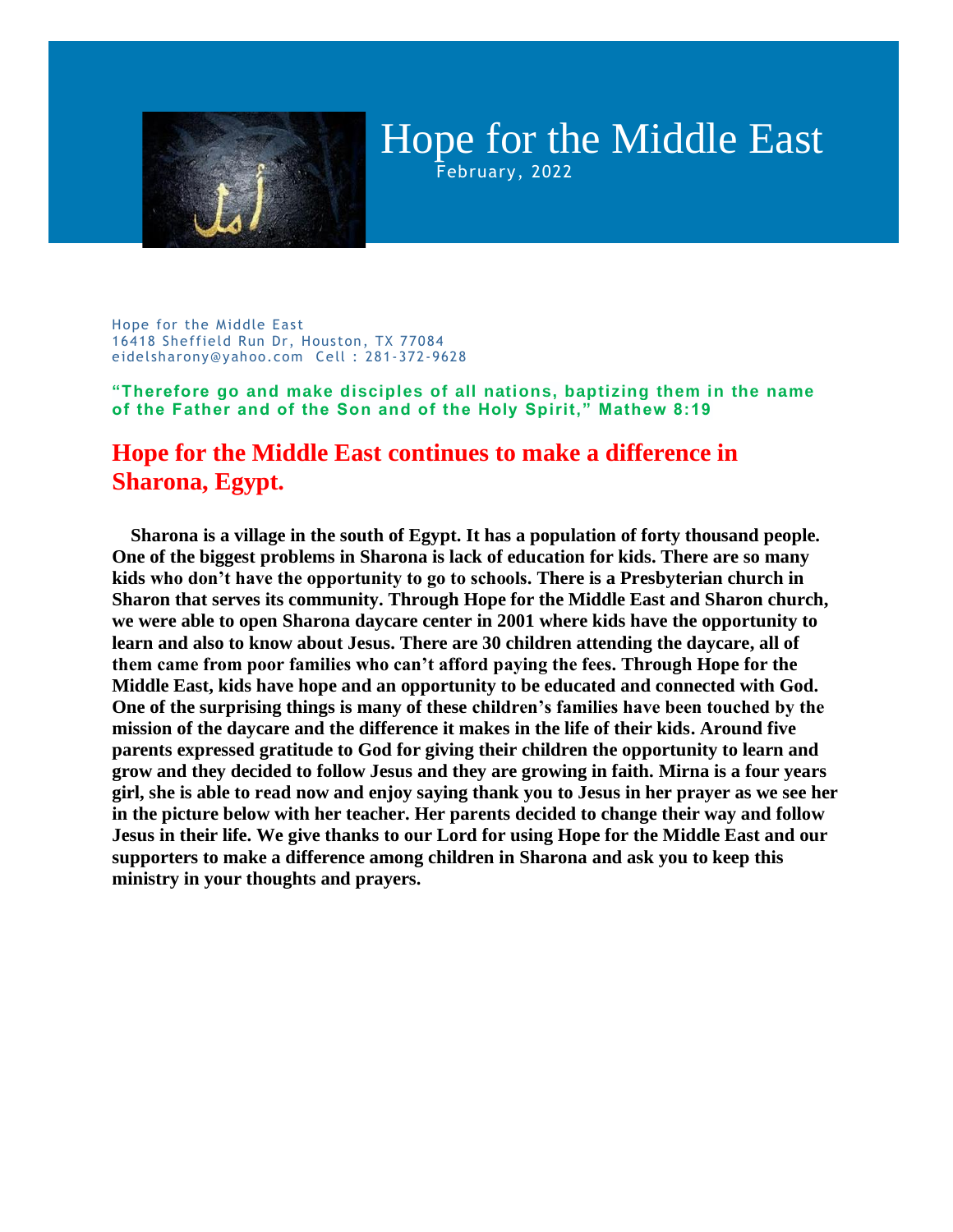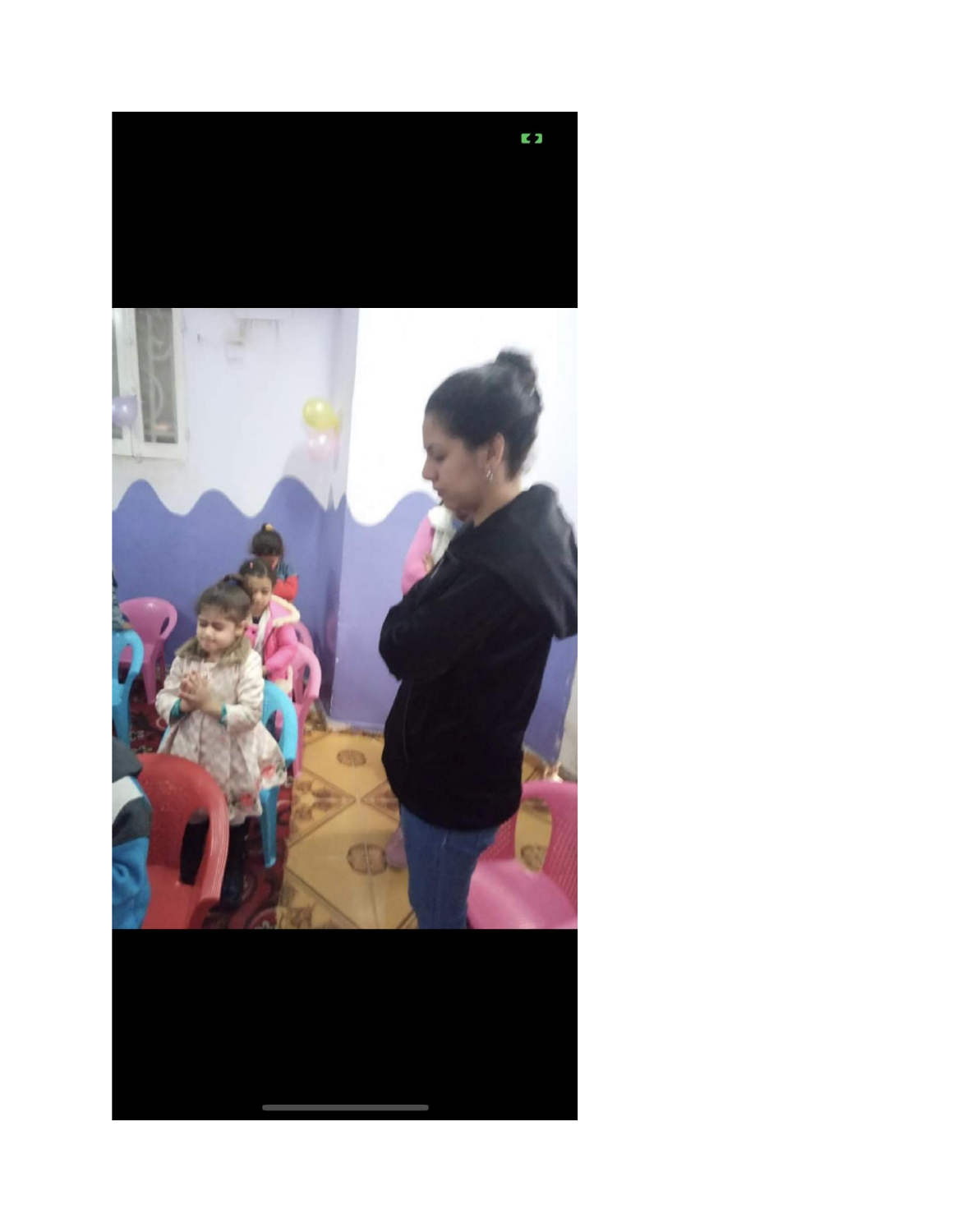Mirna and her teacher at Sharona, Egypt daycare center praying together.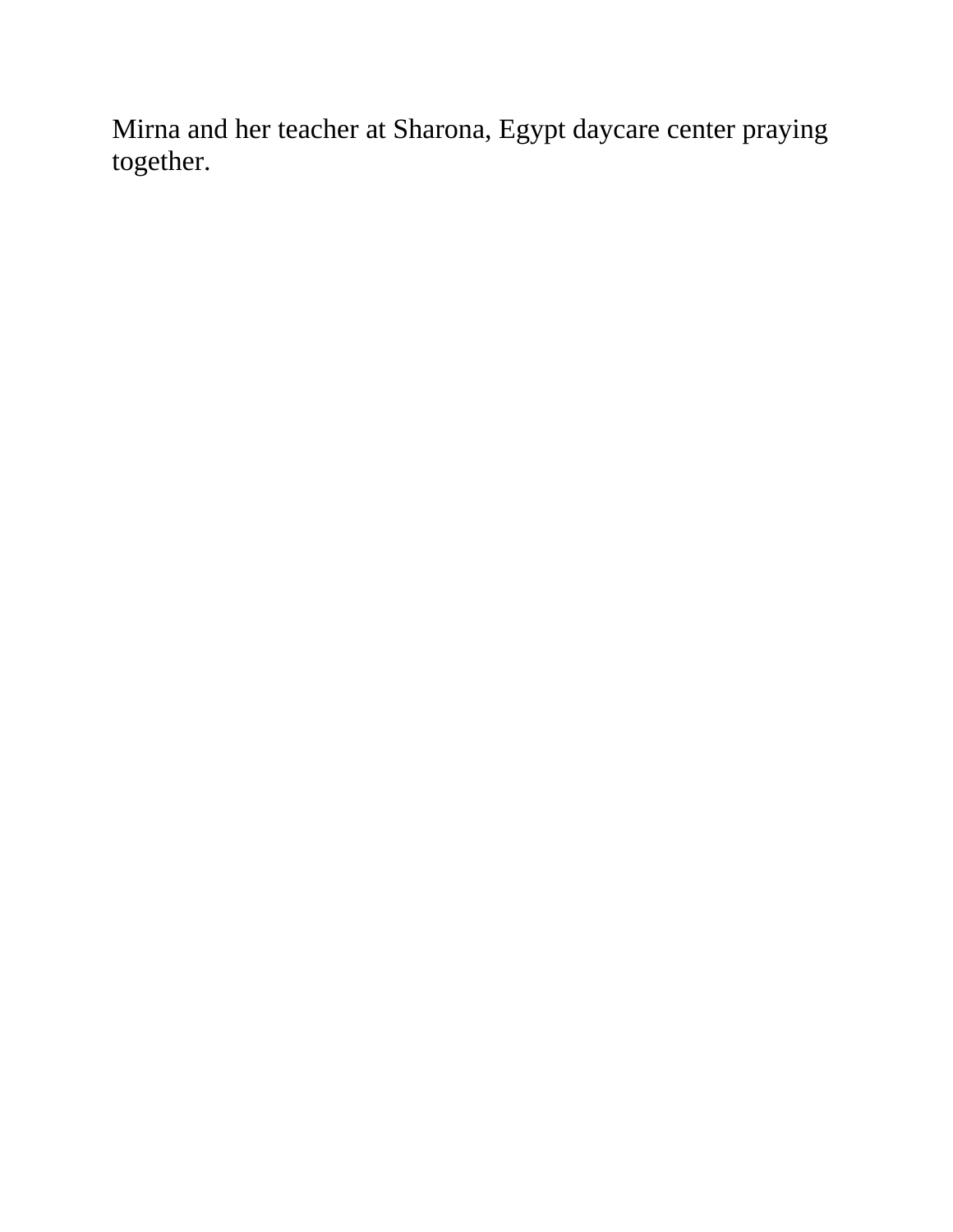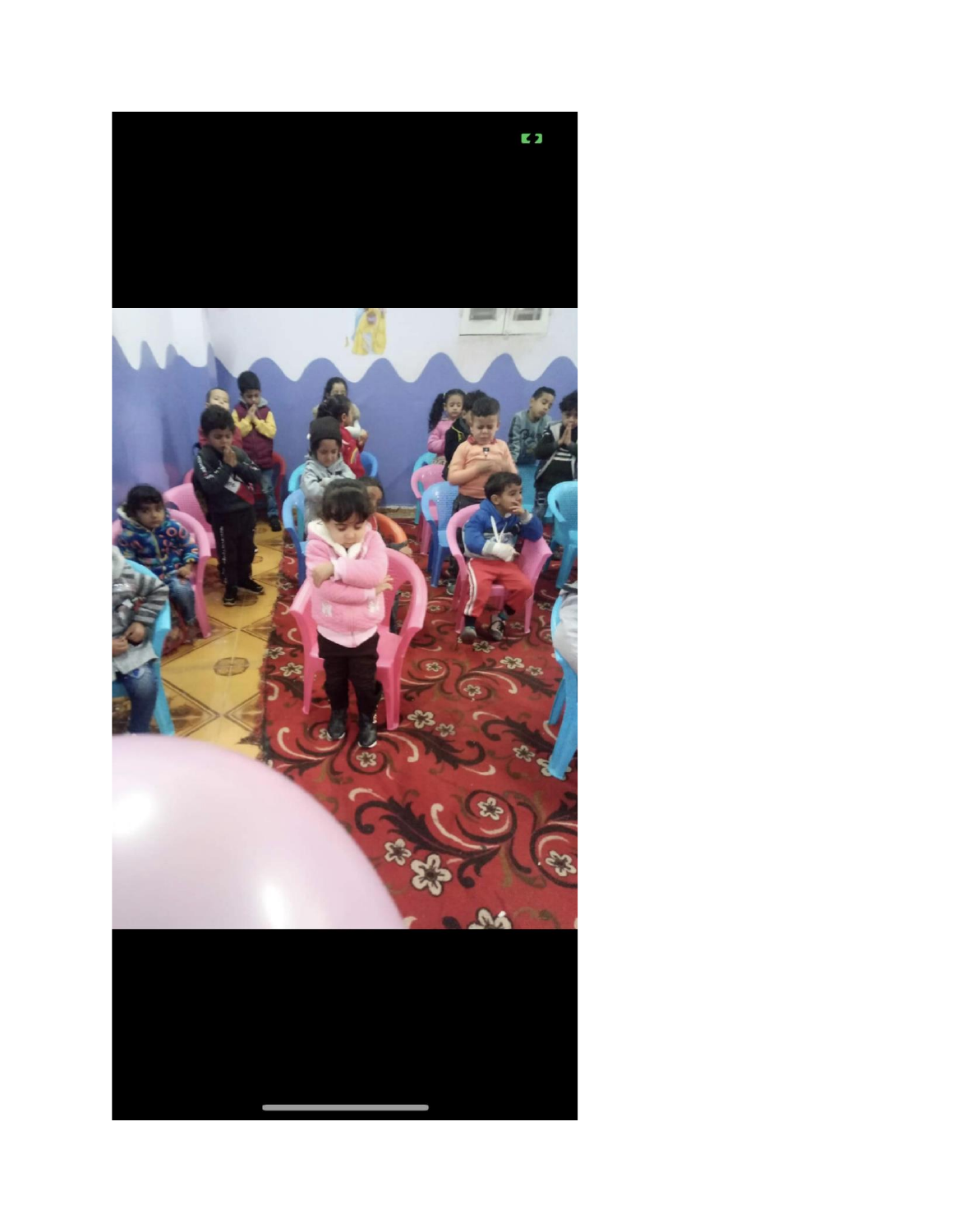# Kids at Sharona, Egypt, day care center enjoy praying together.

#### *Prayer requests:*

- Pray that the Lord provide Hope for the Middle East financial support to continue supporting our local partners and projects.

- Pray for Mirna Naser to grow and learn.

- Pray for all the kids in Sharona daycare center to grow.

- There is a need to admit 10 more children, but we are waiting for God to provide us to be able to accept new children.

### *How can I get involved?*

- Join a prayer team
- Share our newsletter with your friends and church
- Help us with administration.
- Advise us in public relations
- Donate to our ministry How can you donate? Mail a check to: Allegro organizational Solutions 5535 Memorial Drive, Suite F-811 Houston, TX 77007

Include our account code in the memo: **HopeForTheMidEast.001** Or visit:<https://www.allegrosolutions.org/donate.php> Donations made by internet must also include our account code: **HopeForTheMidEast.001**

*Thank you for supporting this ministry by prayer and funds. This ministry wouldn't exist without your love and generous support.*

*In Him*